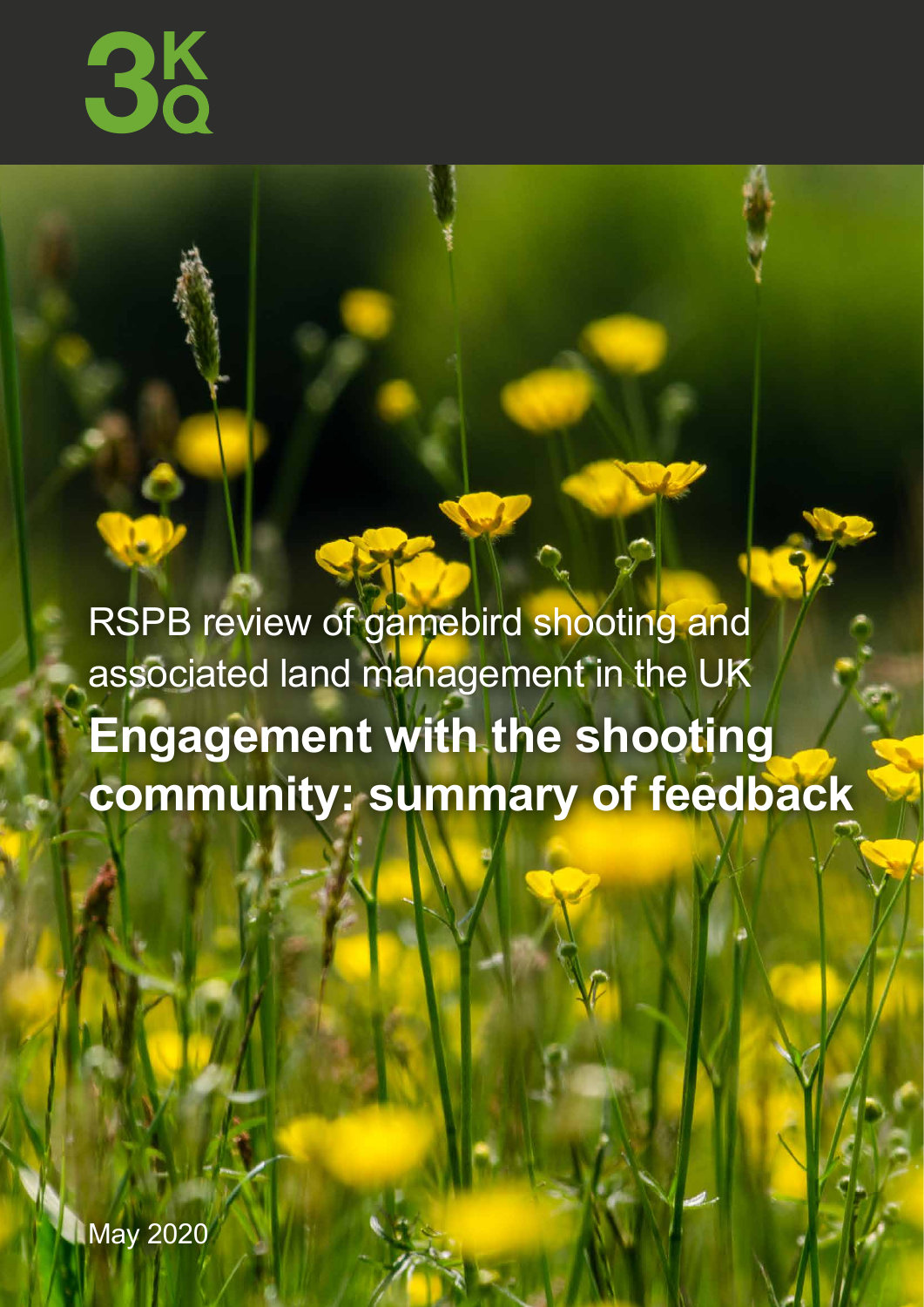# **Executive summary**



# **Background**

The RSPB is developing policy to help understand and manage the environmental impact of gamebird shooting and its associated land management. To inform its policy development, the RSPB consulted with its members and key stakeholders to gather feedback on a set of draft principles that, if applied to shooting and associated land management, could improve the natural environment.

3KQ was appointed by the RSPB as an independent, impartial consultancy to gather views from within the shooting community, in particular shoot owners, managers, agents and shooting clients, in order to understand the perspective of this important group of stakeholders.

Our report to the RSPB is a summary of what we (3KQ) heard, both in relation to the set of draft principles provided by the RSPB for feedback, and regarding the wider context of the policy review.

# **Participation**

We carried out telephone interviews with 60 people. All conversations were confidential, meaning we took written notes to feed into the report, but that the names of any individuals participating will not be shared with the RSPB. This was designed to enable participants to be frank and open with their responses.

Because of the diversity of the shooting community itself, the crossover between stakeholder roles (with some stakeholders holding multiple roles in the shooting community), and the fact that many participants engage in a range of different scales and types of shooting, it is difficult to attribute specific views to specific roles or types of shooting. Indeed, our impression is that the range of views described here generally cuts across the whole range of roles and types of shooting, although a larger quantitative study would be needed to either confirm this or to pull out any definitive differences between groups.

| <b>Stakeholder type</b>                                                            | No. of<br>participants:<br>first role | No. of<br>participants:<br>second role | No. of<br>participants:<br>third role |
|------------------------------------------------------------------------------------|---------------------------------------|----------------------------------------|---------------------------------------|
| Shoot manager / provider / owner / gamekeeper                                      | 27                                    | 6                                      |                                       |
| Client / gun                                                                       | 8                                     | 6                                      | 2                                     |
| Agent                                                                              | 5                                     | 6                                      |                                       |
| Land agent / manager for a number of shoots                                        | 4                                     |                                        |                                       |
| Commentator / journalist                                                           | 4                                     |                                        |                                       |
| Works for representative / shooting organisation                                   | 4                                     | 2                                      |                                       |
| Game breeder / seller                                                              | 2                                     |                                        |                                       |
| Other (e.g. consultant, other organisation<br>connected to shooting, photographer) | 6                                     | 3                                      |                                       |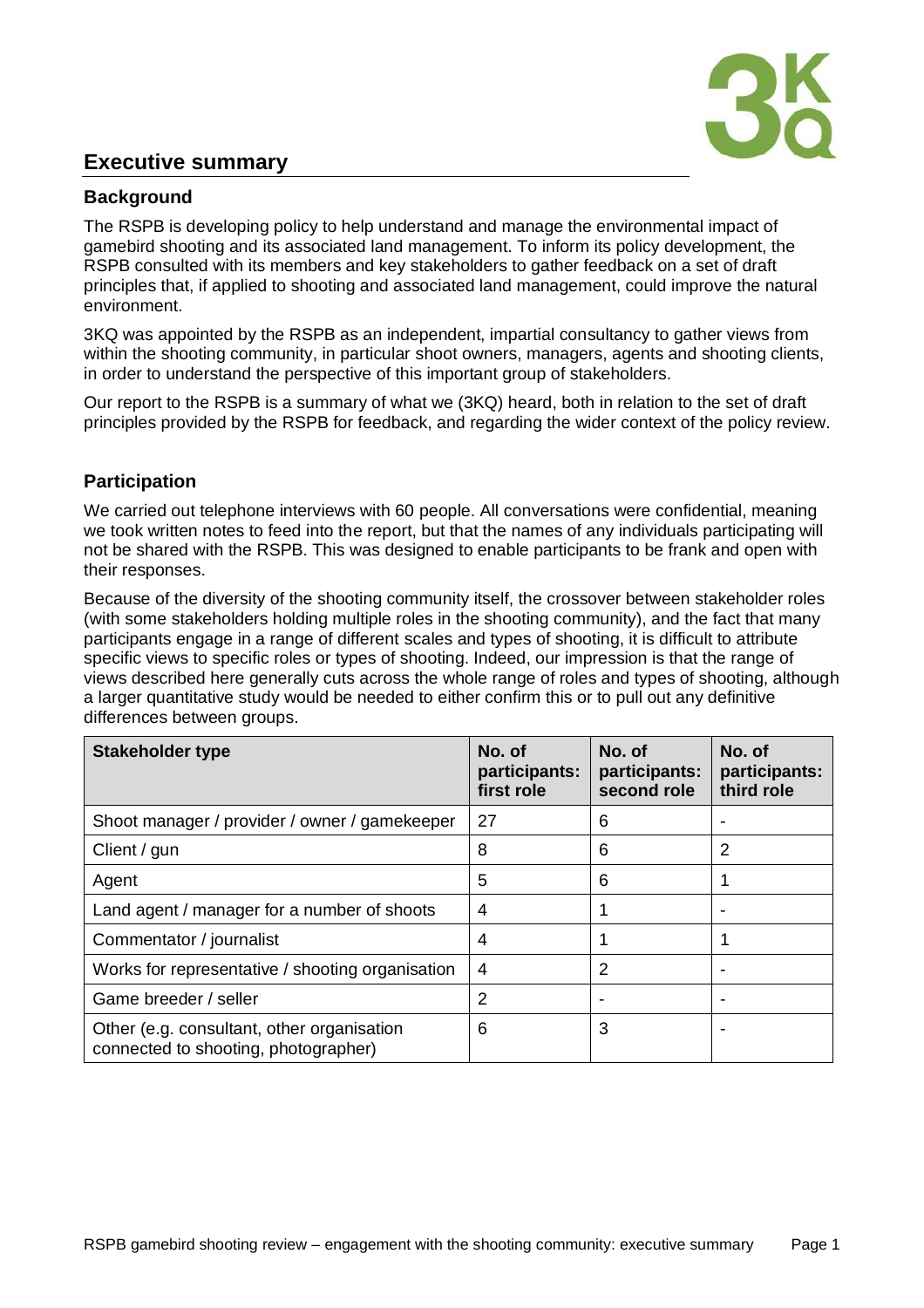

| <b>Location</b>                           | No. of participants | <b>Upland / lowland</b> | No. of participants |
|-------------------------------------------|---------------------|-------------------------|---------------------|
| England                                   | 22                  | Upland                  | 12                  |
| Scotland                                  | 17                  | Lowland                 | 10                  |
| Northern Ireland                          | 5                   | <b>Both</b>             | 26                  |
| Wales                                     | 2                   | N/A or uncertain        | 12                  |
| Combination /<br>national / international | 14                  |                         |                     |

| <b>Upland / lowland</b> | No. of participants |
|-------------------------|---------------------|
| Upland                  | 12                  |
| Lowland                 | 10                  |
| Both                    | 26                  |
| N/A or uncertain        | 12                  |

## **Feedback on the topic of gamebird shooting and conservation**

### **Strong links**

All participants acknowledged the link between conservation and gamebird shooting. In almost all cases, this link was seen as a positive one, with the following points being commonly raised:

- Management activities that create or maintain good habitat for gamebirds also create good habitat for a number of other species.
- Good land management has wider benefits to ecosystems and biodiversity.
- Sustainable land management makes sense in order to retain the ability to shoot.
- There is a moral imperative to take the responsibility of land management seriously, including from a conservation perspective, as no one wants to willingly damage habitats.
- The UK has very little natural landscape, with most of it having been managed for many years, so needs continued management in order to maintain or enhance the ability of certain species to thrive – the shooting industry has always been an integral part of this management.

The wider contribution of gamebird shooting to local communities and economies, and the financial investment it brings to UK-wide conservation activities was an additional focus for some participants.

Those participants that mentioned potential negative environmental impacts tended to focus on gamebird shooting with high release densities, often adding that these more intensive activities have tended to become less popular in recent years and that self-regulation is improving.

There were two common themes across the majority of responses, which participants mentioned in relation to the need for a practical, flexible and responsive approach to land management for game:

- Balance including the need to sustain species in numbers that help to balance the overall habitat and ecosystem, and the need to balance local context with on-the-ground knowledge and evolving scientific research.
- Diversity including the range of types, size, locations and contexts (e.g. regarding other land management activity and environmental context) of gamebird shoots.

Some acknowledged the difficulty people might have in reconciling care for birds and the wider environment with the activity of shooting, but many participants felt strongly that the majority of those currently involved in gamebird shooting see conservation as integral to the industry, and are keen to contribute to habitats and ecosystems that are diverse and sustainable.

### **Changing attitudes**

Participants observed that the increased interest in environmental impacts of gamebird shooting, particularly of more intensive forms, has come from both outside and within the industry. Outside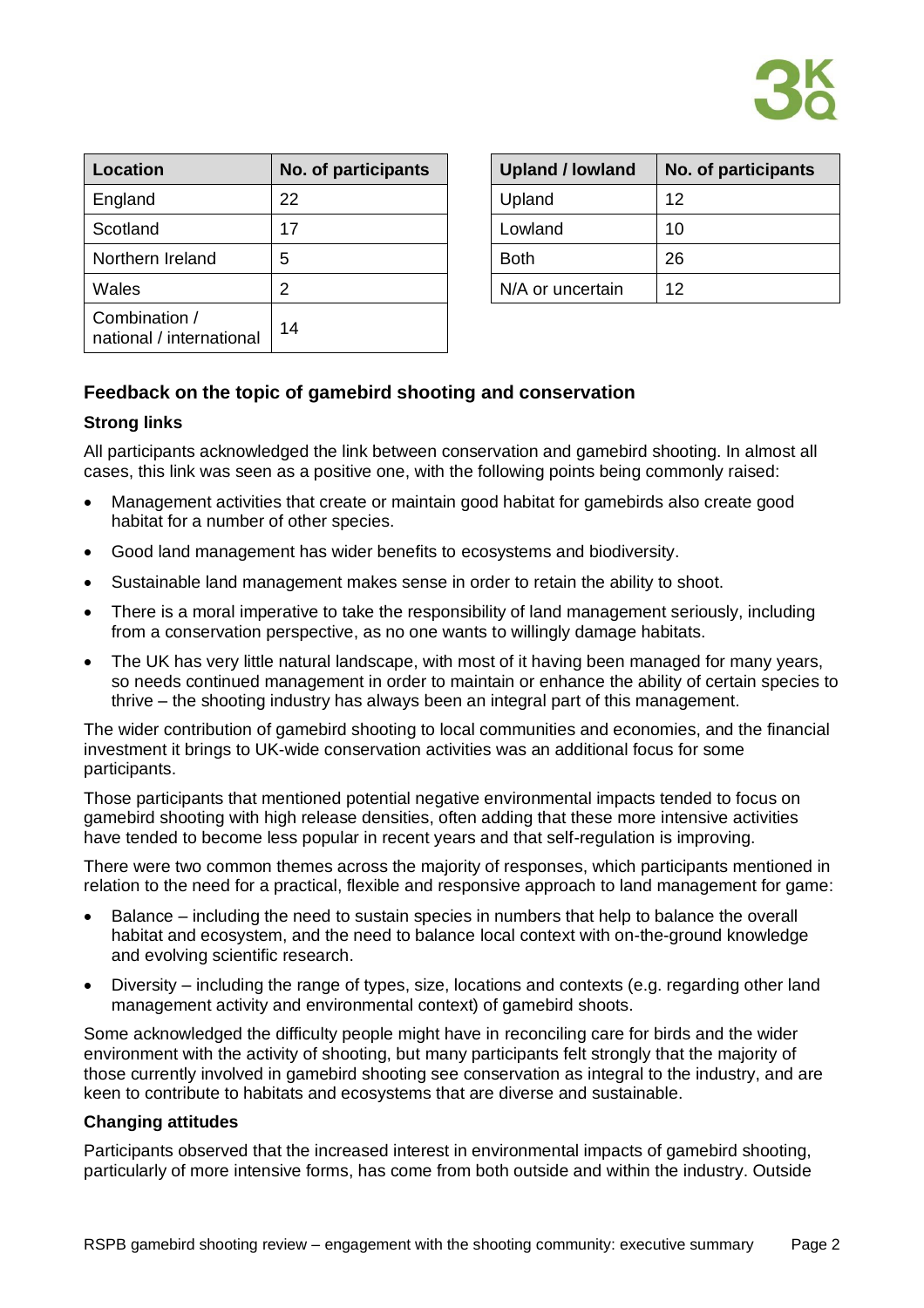

the industry, they tended to say this interest came conservation groups or more extreme pressure groups. This often came with concern that this is sometimes based on misinformation or driven by a vocal anti-shooting agenda, not helped by a historic lack of communication from the shooting industry about the benefits it can bring. In terms of changing attitudes within the industry, there were two common viewpoints:

- There has been increased interest in and discussion about environmental impacts and conservation benefits across the board – including from providers, clients and agents.
- There has been no increase in interest since that interest has always been there, although perhaps conservation is becoming more of a target than a by-product of gamebird shooting.

Participants commonly spoke about historic bad practice or the presence of a small proportion of people still carrying out poor practice within the industry, but many said that there has been significant positive change with respect to self-regulation (e.g. through industry bodies) and sustainable shooting practices, particularly in the last 10-15 years. Some added that this change is being further catalysed by a decreased interest in more intensive forms of shooting, and the drive from younger members of the shooting community to focus on sustainability.

### **Current practices**

Many participants described specific activities they had carried out, were in the process of undertaking, or were aware of others doing, to improve the environmental benefits of shooting and associated land management. These included:

- Shoot-specific activities such as reducing release numbers, reducing antibiotic use, and breeding native species such as grey partridge for conservation rather than shooting.
- Wider management activities such as diverse planting, adoption of the principle of net biodiversity gain as part of self-regulation, undertaking natural capital assessment, restoring peat or moorland and partnership with conservation organisations on specific projects.

### **Feedback on the draft principles**

### **General comments on the development of principles**

Across the board, participants agreed with the need for good practice and positive environmental impact from shooting activities, but tended to feel that the shooting industry is already on the right path in this regard with self-regulation and shifting customer preferences. Several participants said that the nature of shooting should be to limit impacts and enable conservation benefits, through the way in which land is managed to create favourable habitats for a wide range of species, for net biodiversity gain, and to ensure shooting can happen year-to-year at a sustainable level.

For the majority of participants, the idea of additional legislation or regulation from outside the shooting industry was not welcomed, and many saw the RSPB's principles – whatever their intended application – as the start of a slippery slope towards restricting or banning shooting, and jeopardising some of the conservation work being done on the ground, regardless of how sensible the principles themselves might be.

Although some participants outright rejected the idea of changing practices based on external input, many said that if the evidence was there, then the shooting community should listen and be willing to change. Where that evidence comes from, who collates and assesses it was more of an issue for these participants. Several were cautious or rejected the idea of the RSPB fulfilling a neutral role in this regard, due to a lack of trust over underlying motivations and the questioning of the RSPB's stated neutral position on gamebird shooting.

The idea of defining limits on environmental impact tended to be received with the response "it depends", supported by the following points:

• Blanket limits don't make sense due to the wide range of different local contexts and biological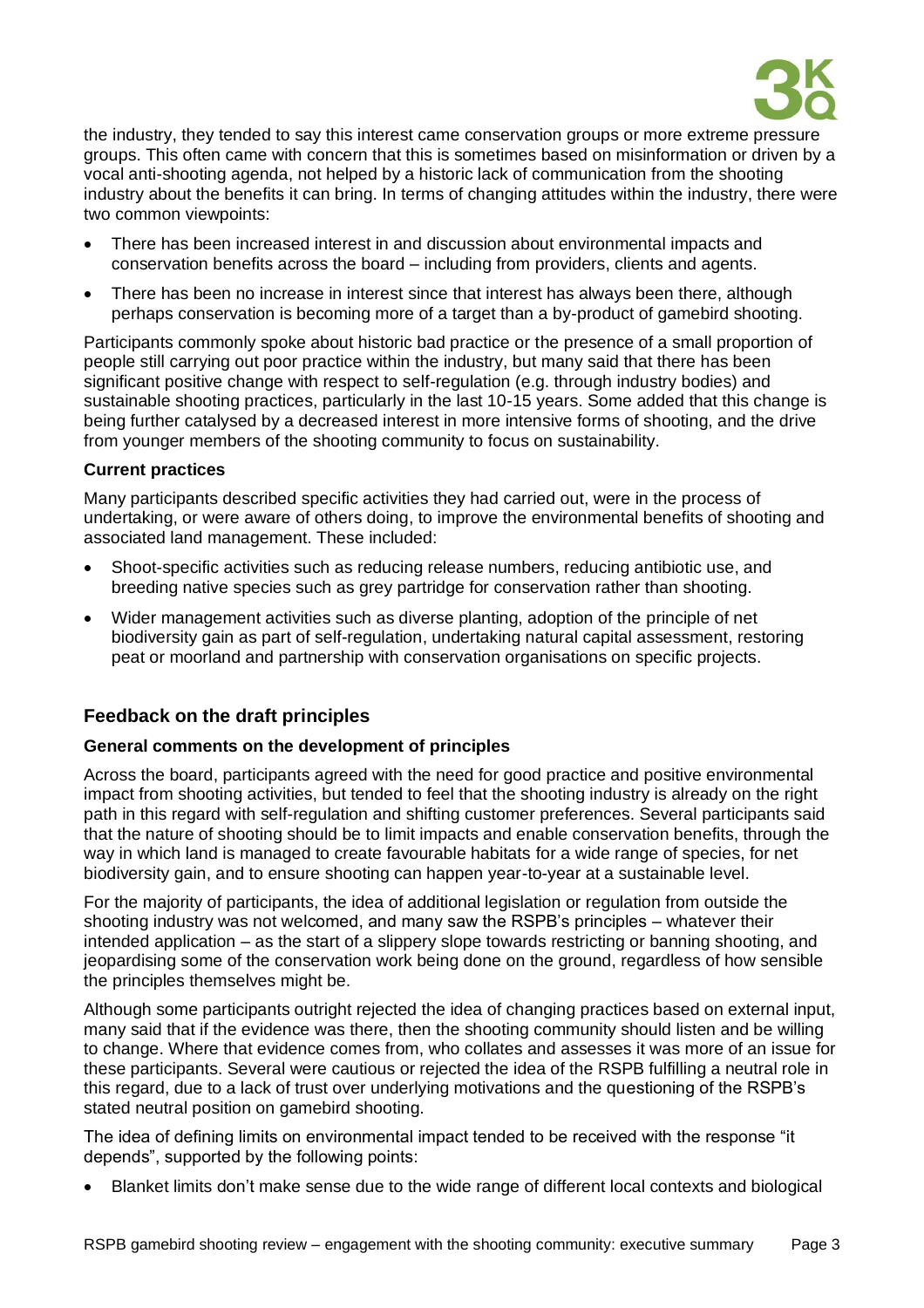

interactions at any individual shooting location.

- It depends on the detail of what is being limited, to what end, and upon who would develop and monitor.
- In order to set limits, there needs to be a full and objective understanding of the data and the science surrounding cause and effect, and there is not currently enough research to provide this in many cases.
- Limits are necessary in some cases, e.g. with intensive pheasant shooting, but there needs to be a sense of proportionate application, common sense, and balance.
- Any limits would need to be agreed rather than enforced.

### **Comments applicable to all principles**

Alongside the comments above, much of the feedback on individual principles applies to the full set. This includes the following points:

- Some or all of the principles are common sense and agreed with, and in many cases already widely practised, but there are issues with the RSPB developing them and issues with the detail of the principles themselves.
- The principles do not appear to recognise the increasing and wide range of good practice that is already happening across the shooting community. For example, the framing and language used could give the perception that bad practice is assumed.
- There is a risk that the principles miss all audiences because the majority are compliant with them, and those that aren't may become defensive and less willing to engage or change.
- The deep understanding that comes from every day, on-the-ground practice and first-hand data does not appear to be accounted for or valued. Equally, principles need to be based on the full range of current scientific understanding, gathered in a neutral and unbiased way.
- There is not enough detail, definition or context to the principles this is of particular concern to those who feel that the principles could be used to catalyse a ban on gamebird shooting.
- Any principles need to be flexible to different settings and circumstances, taking account of the overall land management mix and objectives in different locations, as well as the actual numbers of particular species present in any one place.

#### **Comments applicable to specific principles**

A brief summary of the key messages in response to each principle is provided below.

- **Principle 1: Shooting must not adversely affect the population of any native species targeted for shooting.** Largely agreed with in principle, and seen as fundamental to good shooting practice: only shoot a sustainable surplus. Lacks definition, particularly "adverse". The species given as examples are rarely (grey partridge) or never (black grouse) targeted for shooting, and without intervention by the shooting community would be at risk of extinction. *See also comments applicable to all principles above.*
- **Principle 2**: **Effective measures should be in place to ensure that shooting operates within the law and those not complying with the law must lose their permission to shoot**. This goes without saying, as all shooting should operate within the law, although there will always be some people in any community that break the law. Additional licensing is unnecessary. The current law should be examined to ensure it remains up to date with scientific evidence, and to ensure effective investigation and appropriate penalties (either harsher or more lenient). *See also comments applicable to all principles above.*
- **Principle 3**: **Management must not adversely affect the population of any native species in order to increase the shootable surplus of gamebirds, this should be underpinned by**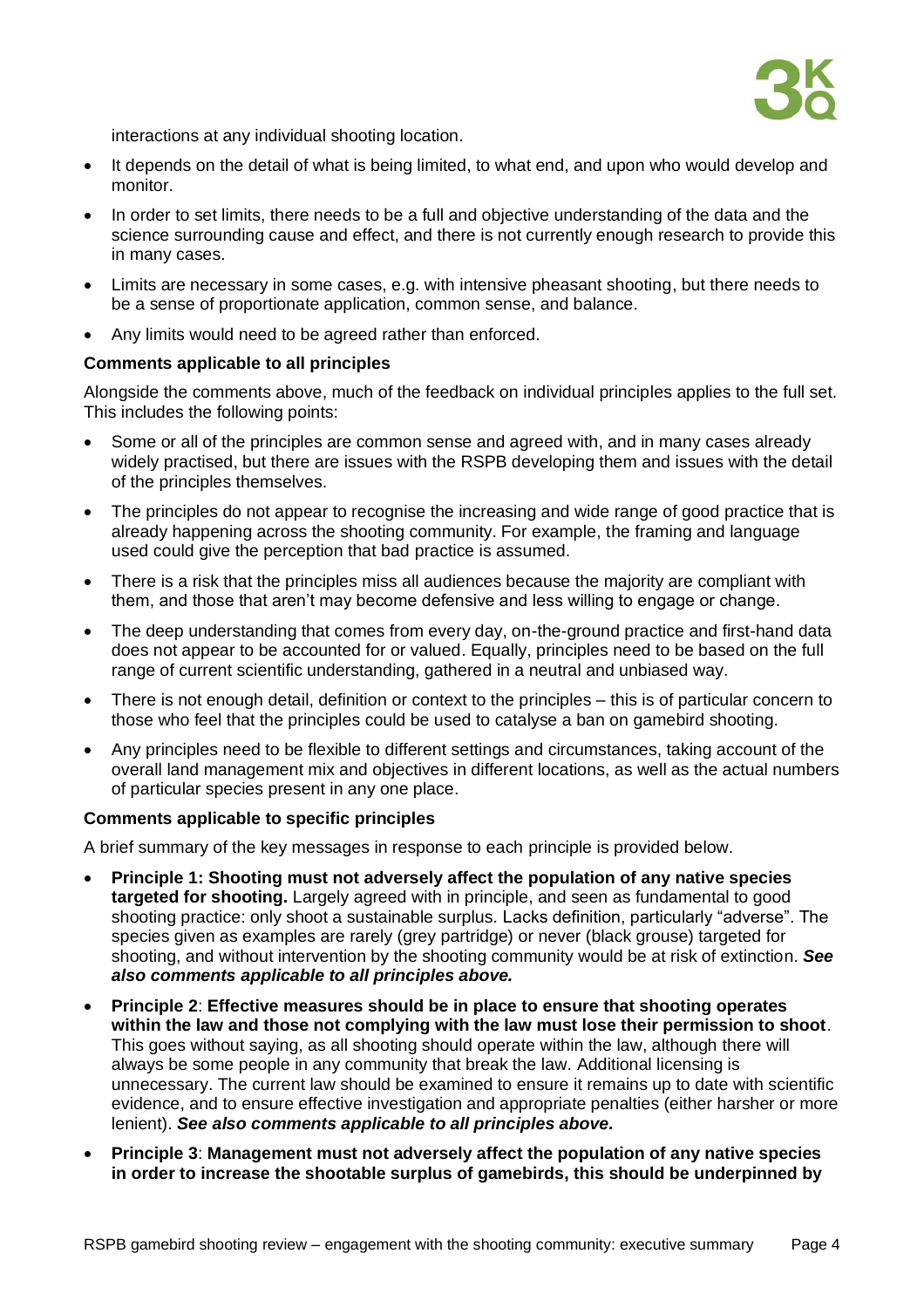

**transparent reporting of the number of animals killed.** Mixed views – seen as generally sensible and fundamental to good land management, but issues with taking account of local circumstances and the need to focus on the overarching aim of achieving balance, with concern about unintended consequences. Requires further definition. The example of the mountain hare received strong pushback, with many participants commenting that management for gamebird shooting contributed to mountain hare numbers and that this species was visibly more prolific on managed grouse moors than on unmanaged land. *See also comments applicable to all principles above.*

- **Principle 4: Species in favourable conservation status, killed for the purposes of maintaining or enhancing the activity of gamebird shooting, should be managed in accordance with best practice guidance.** Overall agreement and already felt to be the case – everything to do with gamebird shooting should be carried out in accordance with best practice. Best practice needs clarification, as may depend on location, and depends who is responsible for defining and overseeing. Any new guidance should be based on dialogue and agreement. *See also comments applicable to all principles above*
- **Principle 5: Land used for gamebird hunting should be managed in a manner that protects and enhances the natural habitats and ecosystem services it supports.** Should already be the case for the majority of land managed for shooting. Good habitat is an important foundation for, and should be an aim of, gamebird shooting activities. Gamebird shooting is rarely the sole focus of land management, and every location is different. A natural habitat, and therefore a baseline to compare outcomes against, is very difficult to define, due to the long history of land being managed or impacted by human activity in the UK. The language of the principle could be plainer English. *See also comments applicable to all principles above.*
- **Principle 6: Some practices associated with shooting need to be assessed for their environmental impacts and, if necessary, to be better regulated or stopped.** Significant caution or scepticism due to concern about an underlying agenda to restrict or stop gamebird shooting. General agreement that if specific activities were proven to have environmental impact the industry should be willing to change, but with caveats that the industry is already assessing and self-regulating on many fronts, and that any assessment should be undertaken with care, taking account of best available research and knowledge – which is often conflicting. *See also comments applicable to all principles above.*

### **Feedback on the relationship between the shooting community and the RSPB**

### **Shared purpose**

"Common ground" was a strong theme for those who discussed the relationship between the shooting community and the RSPB. Many felt the two are or should be focused on similar objectives with respect to conservation. Some noted the significant investment in conservation activities made by the shooting community, as well as on-the-ground partnership working between the RSPB (and others) and the shooting community in relation to particular projects or locations.

Several participants acknowledged that there are some within the shooting industry that don't share, or appear to share, the overarching objective of environmental benefit and conservation. This group were clearly felt to be in the minority, and many participants talked about the growing pressure from within the industry to identify and call out examples of bad practice.

### **Shifting relationships**

Although several participants commented on the important role played by the RSPB, there is a clear sense that many feel the relationship between the shooting community and the RSPB – at least at a national level – could be in a much better place than it currently is, particularly given the shared interests discussed above. Reasons given for this included the following: